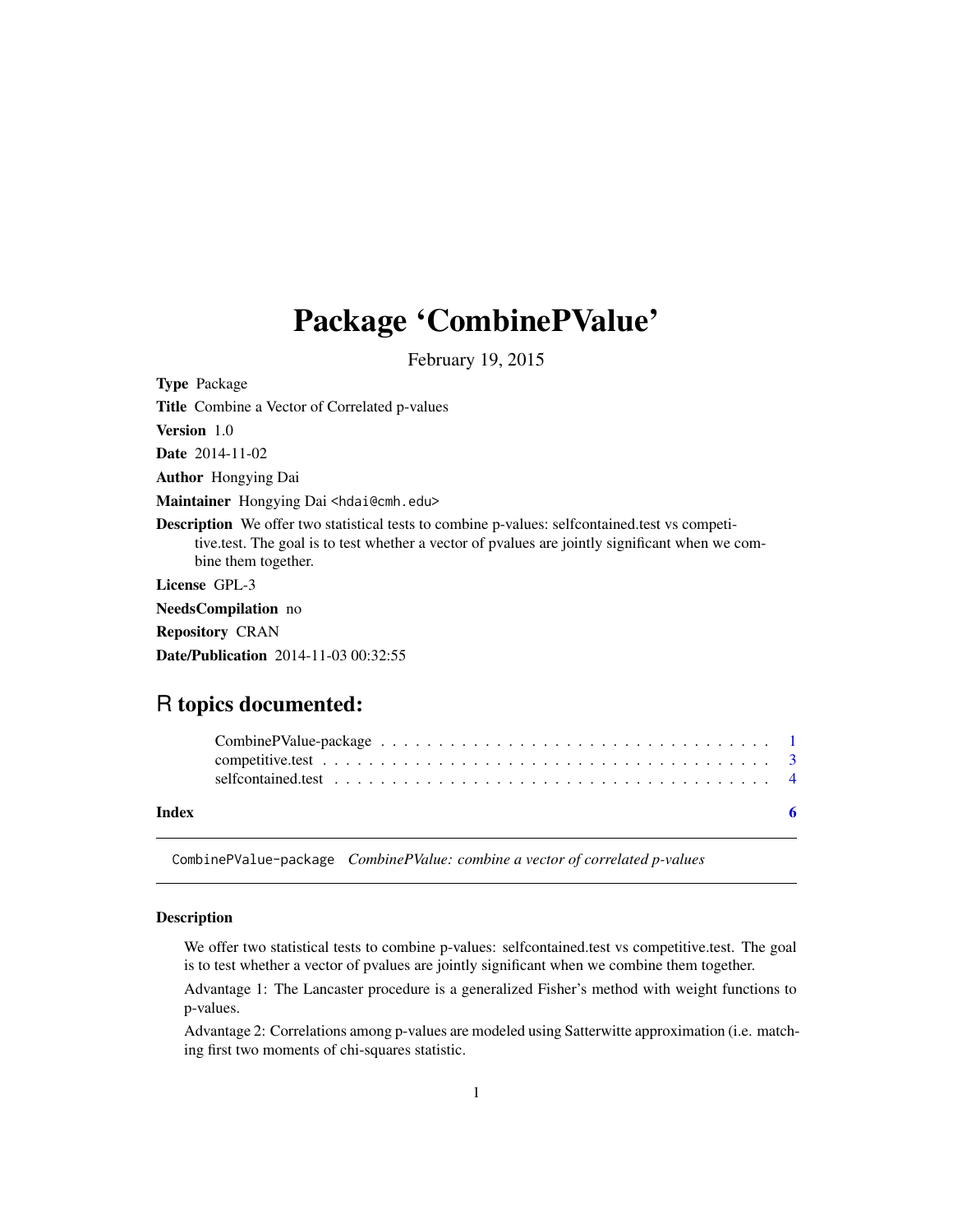#### Details

Package: CombinePValue Type: Package Version: 1.0 Date: 2014-10-29 License: GPL-3

Parameters:

Pvalue: this is a vector. For instance,  $pvalue = c(0.01, 0.04, 0.06, 0.15, 0.17)$ .

Weight: This is weight for p-values. Weight should be positive and weight is a vector with the same length as pvalue. For instance, weight= $c(2,4,5,2,3)$ .

If you do not have weight for p-values, simply set weight  $= NA$ . Default sets weight $=2$  for each p-value. This equals to Fisher's method with correlation. Traditional Fisher's method is based on independent assumptions. In this code, all tests (including Fisher's method), take correlations into account.

In selfcontained.test, we are interested to test whether H0: pvalue is uniform vs. Ha: pvalue is not uniform.

p\_permu: this is p-value matrix. One can use bootstrap method to randomly select samples or use permutation method to randomly shuffle phenotype (outcome variable) 200 times. Feel free to change 200 to other numbers. Bootstrapping of samples or permutation of phenotype allows us to generate samples of pvalue. Thus we can incorporate correlation among these pvalues in p\_permu matrix. Every time after you perform bootstrap or permutation, you need to rerun your original analysis to generate a new vector of pvalue. Put pvalue vector in the column of p\_permu. For instance, if you bootstrap samples or shuffle phenotype 200 times and pvalue is a vector of length 5, then p\_permu is a matrix with 5 rows x 200 columns.

In competitive.test, we are interested to test whether pvalue is more significant than randomly selected p-values. p\_random: this is p-value matrix by randomly selecting 100000 vectors of pvalues. Put randomly selected pvalue vectors in the columns of p\_random.

#### Author(s)

Hongying Dai Maintainer: Hongying Dai <hdai@cmh.edu>

#### References

Citation: Dai et al. A Modified Generalized Fisher Method for Combining Probabilities from Dependent Tests. Frontiers in Genetics. 2014, 20

#### See Also

d.web.umkc.edu/hdai selfcontained.test competitive.test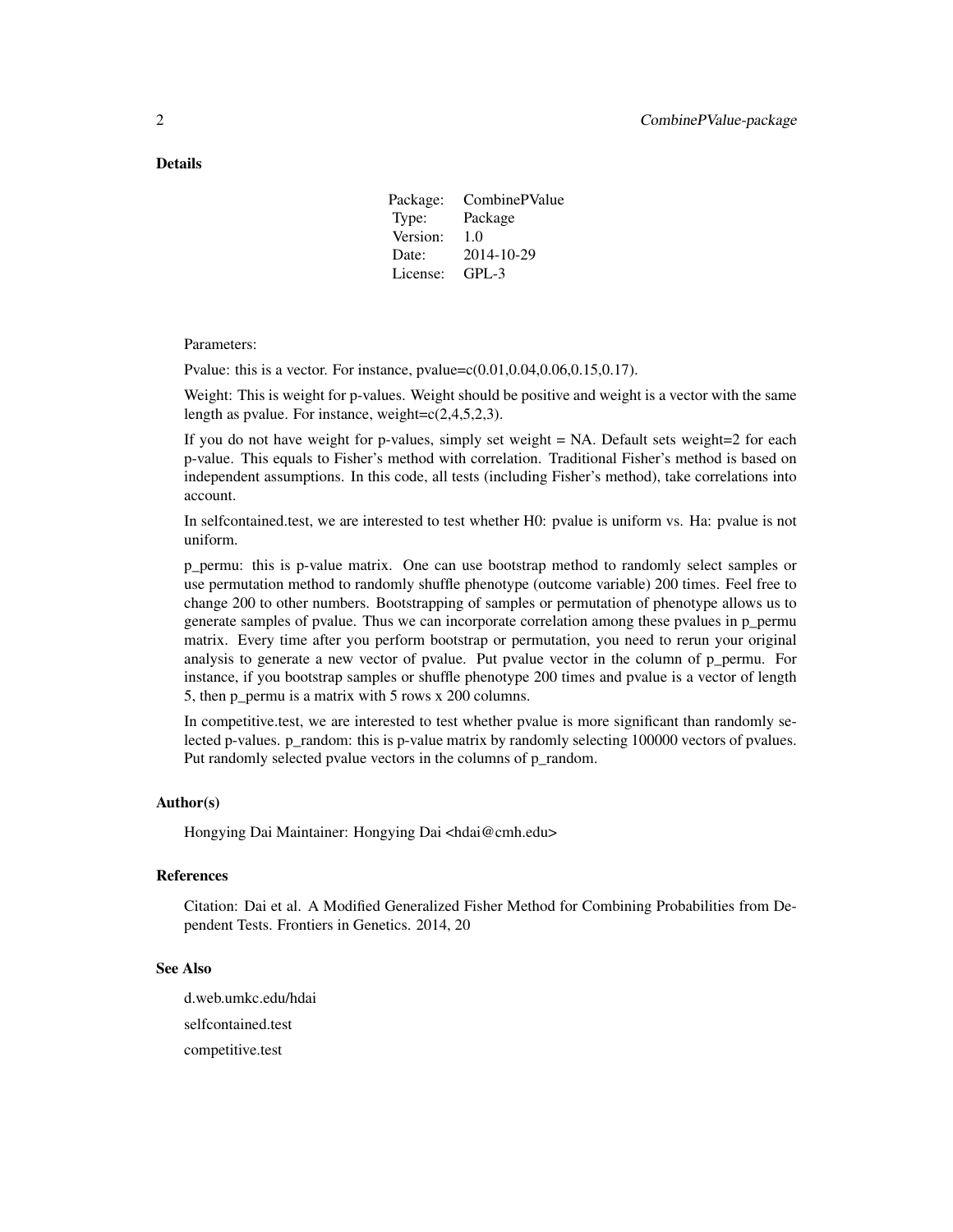#### <span id="page-2-0"></span>competitive.test 3

#### Examples

#p\_permu is generated by bootstrap or permutation to estimate correlations among p values.

a<-matrix(c(0.02,0.06,0.07,0.01,0.02,0.09,0.01,0.01,0.10,0.12,0.14,0.07,0.09,0.10,0.15),nrow=3) selfcontained.test(pvalue=c(0.01,0.04,0.06),weight=NA,p\_permu=a)

#The traditional Fisher's test assuming p-values are independent.

selfcontained.test(pvalue=c(0.01,0.04,0.06),weight=NA,p\_permu=NA)

#Generalized Fisher method with a weight function. If p\_permu=NA, then p-values are independent.

selfcontained.test(pvalue=c(0.01,0.04,0.06),weight=c(7,2,1.5),p\_permu=NA)

#Compare Pvalue vs randomly selected p values in columns of p\_random.

b<-matrix(c(0.12,0.06,0.07,0.71,0.02,0.09,0.41,0.01,0.10,0.32,0.14,0.37,0.001,0.009,0.013),nrow=3) competitive.test(Pvalue=c(0.01,0.04,0.06),Weight=c(2,5,1),p\_random=b)

competitive.test *competitive.test: combine a vector of correlated p-values*

#### **Description**

In this test, we are interested to test whether pvalue is more significant than randomly selected p-values.

#### Details

| Package: | CombinePValue |
|----------|---------------|
| Type:    | Package       |
| Version: | 1.0           |
| Date:    | 2014-10-29    |
| License: | $GPI - 3$     |

Parameters:

Pvalue: this is a vector. For instance,  $pvalue = c(0.01, 0.04, 0.06, 0.15, 0.17)$ .

Weight : This is weight for p-values. Weight should be positive and weight is a vector with the same length as pvalue. For instance, weight= $c(2,4,5,2,3)$ .

If you do not have weight for p-values, simply set weight = NA. Default sets weight=2 for each p-value. This equals to Fisher's method with correlation. Traditional Fisher's method is based on independent assumptions. In this code, all tests (including Fisher's method), take correlations into account.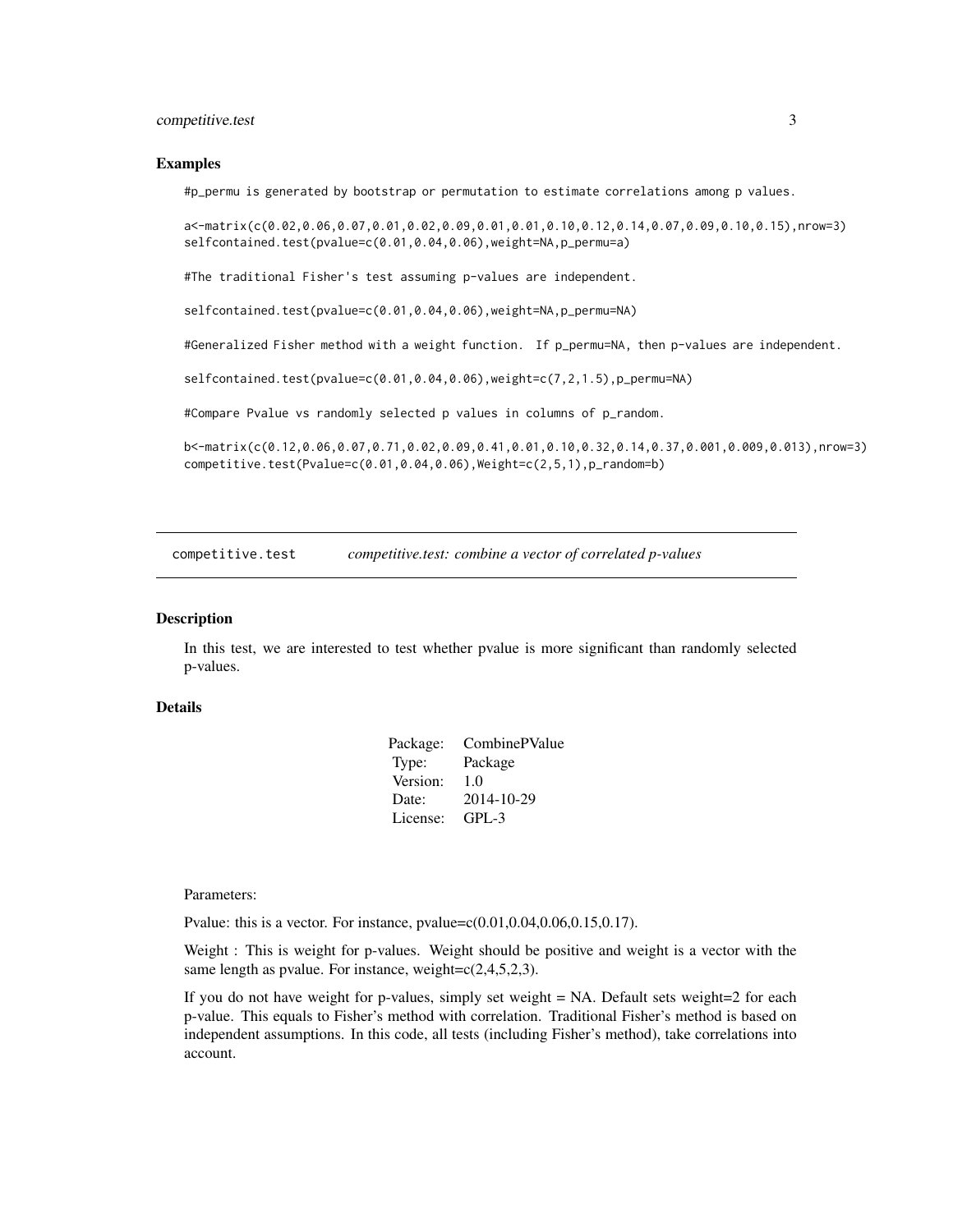#### <span id="page-3-0"></span>4 selfcontained.test

p\_random: this is p-value matrix by randomly selecting 100000 vectors of pvalues. Put randomly selected pvalue vectors in the columns of p\_random.

#### Author(s)

Hongying Dai

Maintainer: Hongying Dai <hdai@cmh.edu>

#### References

Citation: Dai et al. A Modified Generalized Fisher Method for Combining Probabilities from Dependent Tests. Frontiers in Genetics. 2014, 20

#### See Also

d.web.umkc.edu/hdai

CombinePValue

selfcontained.test

#### Examples

#Compare Pvalue vs randomly selected p values in columns of p\_random.

b<-matrix(c(0.12,0.06,0.07,0.71,0.02,0.09,0.41,0.01,0.10,0.32,0.14,0.37,0.001,0.009,0.013),nrow=3) competitive.test(Pvalue=c(0.01,0.04,0.06),Weight=c(2,5,1),p\_random=b)

selfcontained.test *selfcontained.test: combine a vector of correlated p-values*

### Description

we are interested to test whether H0: pvalue is uniform vs. Ha: pvalue is not uniform.

#### Details

| Package: | CombinePValue |
|----------|---------------|
| Type:    | Package       |
| Version: | 1.0           |
| Date:    | 2014-10-29    |
| License: | $GPI - 3$     |
|          |               |

Parameters:

pvalue: this is a vector. For instance, pvalue=c(0.01,0.04,0.06,0.15,0.17). weight: This is weight for p-values. Weight should be positive and weight is a vector with the same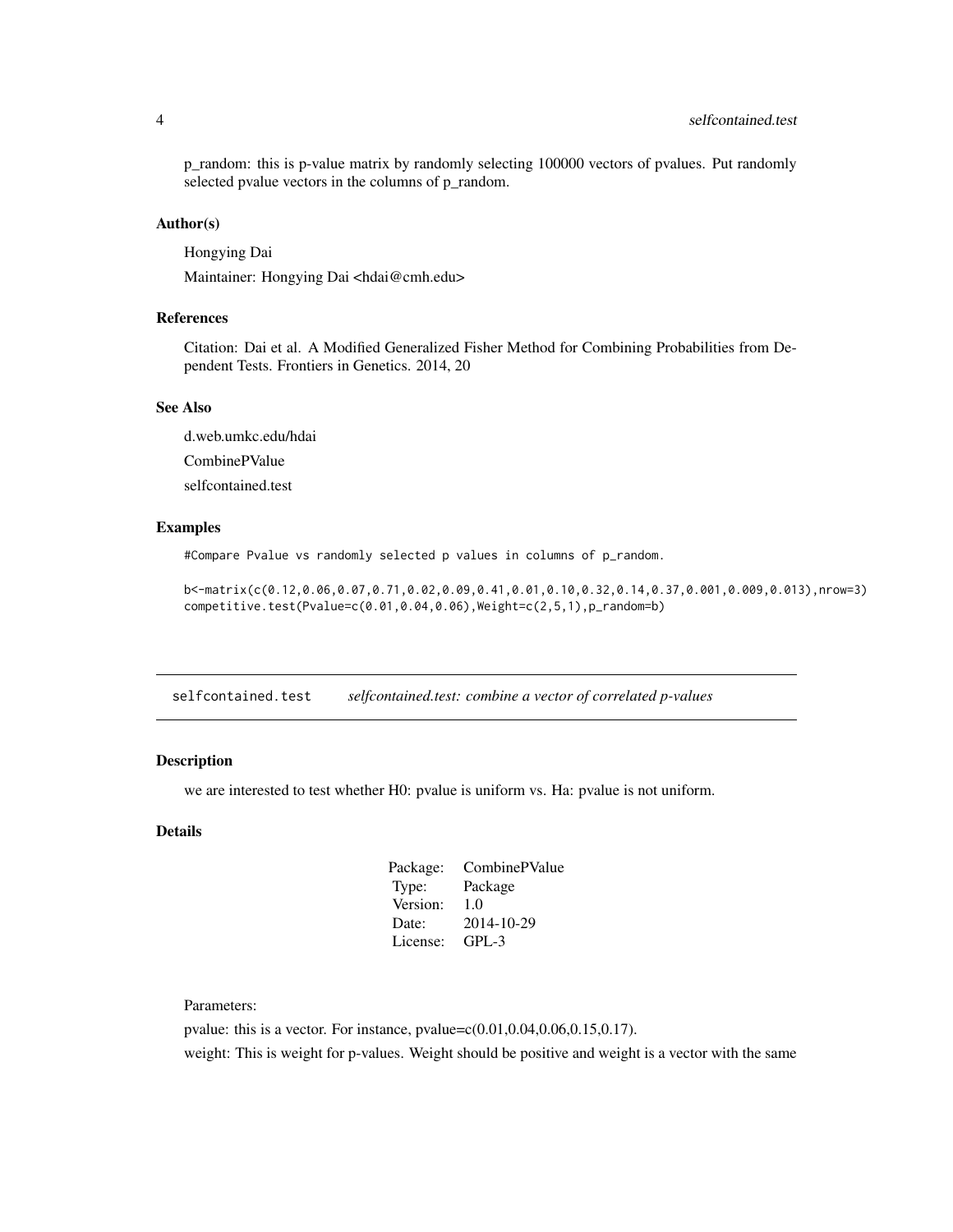#### selfcontained.test 5

length as pvalue. For instance, weight= $c(2,4,5,2,3)$ .

If you do not have weight for p-values, simply set weight = NA. Default sets weight=2 for each p-value. This equals to Fisher's method with correlation. Traditional Fisher's method is based on independent assumptions. In this code, all tests (including Fisher's method), take correlations into account.

p\_permu: this is p-value matrix. One can use bootstrap method to randomly select samples or use permutation method to randomly shuffle phenotype (outcome variable) 200 times. Feel free to change 200 to other numbers. Bootstrapping of samples or permutation of phenotype allows us to generate samples of pvalue. Thus we can incorporate correlation among these pvalues in p\_permu matrix. Every time after you perform bootstrap or permutation, you need to rerun your original analysis to generate a new vector of pvalue. Put pvalue vector in the column of p\_permu. For instance, if you bootstrap samples or shuffle phenotype 200 times and pvalue is a vector of length 5, then p permu is a matrix with 5 rows x  $200$  columns.

#### Author(s)

Hongying Dai

Maintainer: Hongying Dai <hdai@cmh.edu>

#### References

Citation: Dai et al. A Modified Generalized Fisher Method for Combining Probabilities from Dependent Tests. Frontiers in Genetics. 2014, 20

#### See Also

d.web.umkc.edu/hdai CombinePValue competitive.test

#### Examples

#p\_permu is generated by bootstrap or permutation to estimate correlations among p values.

a<-matrix(c(0.02,0.06,0.07,0.01,0.02,0.09,0.01,0.01,0.10,0.12,0.14,0.07,0.09,0.10,0.15),nrow=3) selfcontained.test(pvalue=c(0.01,0.04,0.06),weight=NA,p\_permu=a)

#The traditional Fisher's test assuming p-values are independent.

selfcontained.test(pvalue=c(0.01,0.04,0.06),weight=NA,p\_permu=NA)

#Generalized Fisher method with a weight function. If p\_permu=NA, then p-values are independent.

selfcontained.test(pvalue=c( $0.01, 0.04, 0.06$ ),weight=c( $7, 2, 1.5$ ),p\_permu=NA)